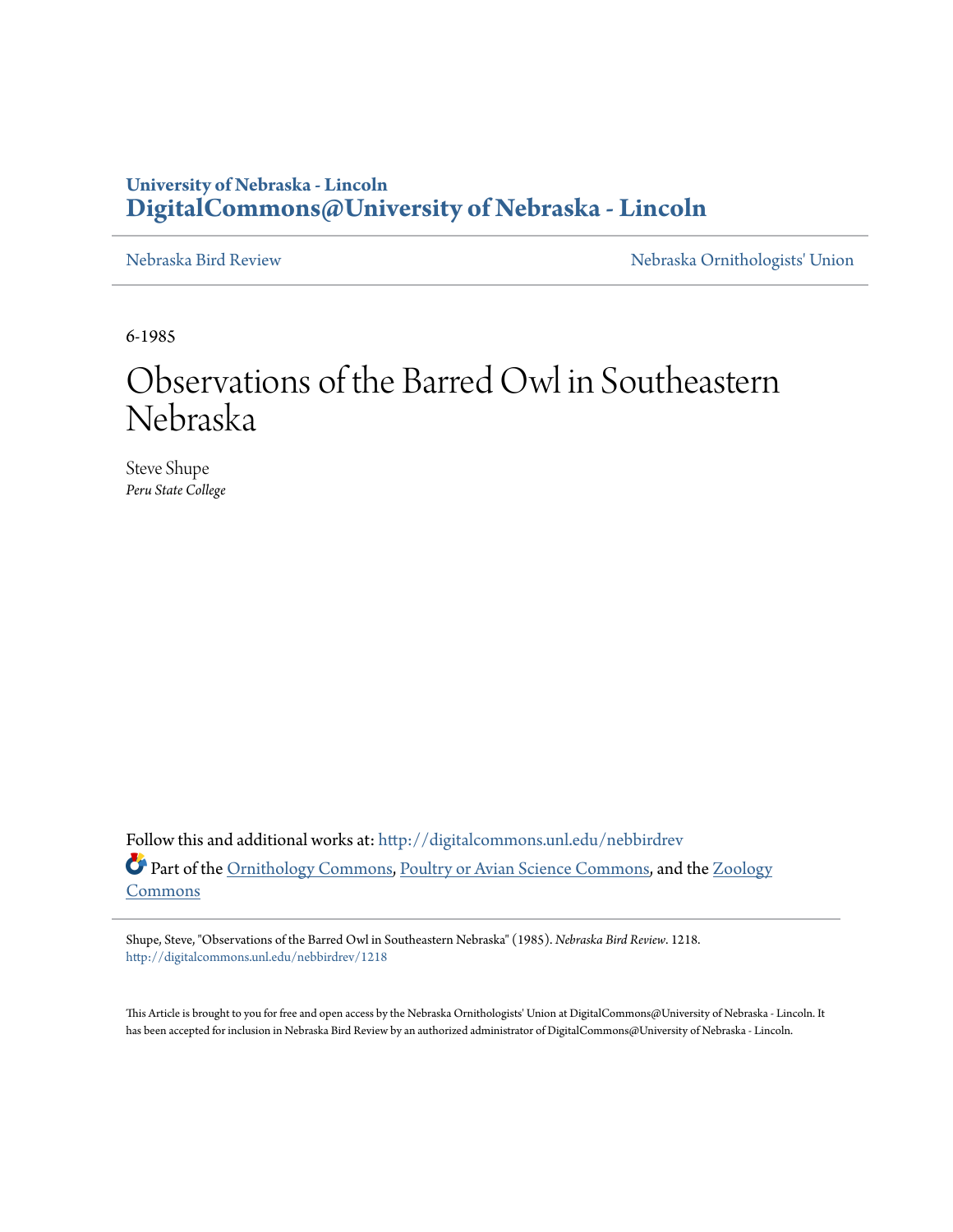Steve Shupe, "Observations of the Barred Owl in Southeastern Nebraska," from *Nebraska Bird Review* (June 1985) 53(2). Copyright 1985 Nebraska Ornithologists' Union. Used by permission.

Nebraska Bird Review 37

## OBSERVATIONS OF THE BARRED OWL IN SOUTHEASTERN NEBRASKA

The status of the Barred Owl (Strix varia) in Nebraska has been questioned for several years. The concern rests mainly with the continued depletion of deep forest habitat which has threatened the very existence of this magnificent raptor. During a three-year study of the Great Horned Owl *(Bubo virginianus)* and Red-tailed Hawk *( Buteo jamaicensis),* Barred Owls were encountered at various times. It seemed appropriate to accumulate some data on the birds; however, because of their precarious status only limited ecological **information was collected.** 

In 1983 seven nest sites were located within the study area (approximately 76 square miles of northeastern Nemaha Co.). Of these, four were in snags (trees broken off to form hollows) and three were in old Red-tail nests. The following year six nests were located; five in snags and one in a Red-tail nest. Three of the 1983 snags were used again in 1984, presumably by the same mated pairs.

The ecological data gathered included nest height, which averaged 31 '9". The snag nests averaged 21'3" and all were located in dead trees with at least a portion of the bark removed. The Red-tail nest sites averaged 47'5" and were located in a linden, a red oak, and two bur oaks.

Not only do these Owls seem to prefer heavily forested areas but they also tend to be found near water. In the sites studied the birds nested an average of 74 yards from a static or flowing waterway, This figure is somewhat distorted by one site that was more than 440 yards from a water **source.** 

In other measurements, the nearest forest edge averaged 76 yards, which is not a reflection of Owl choice but an indication of the poor depth of our forested areas. None of the remaining habitat in this area could be considered to be deep woodland, Therefore, there may be some adaptation to the changing environment on the part of certain individuals.

The birds nested an average of 687 yards from active human dwellings, indicating the species' desire to avoid human activity,

The dynamics of nest life were not studied, due to the possibility of disturbing incubation or placing undue stress upon the young. However, regurgitated pellets were collected to aid in the determination of prey species. The pellets were collected at the nest site or under a nearby roost and dissected to determine prey taken. In general, these include mice, rats, small birds, crayfish, snakes, and rabbits. These Owls serve an important role in controlling the populations of many of the above species. They usually take t of a strong prey base.